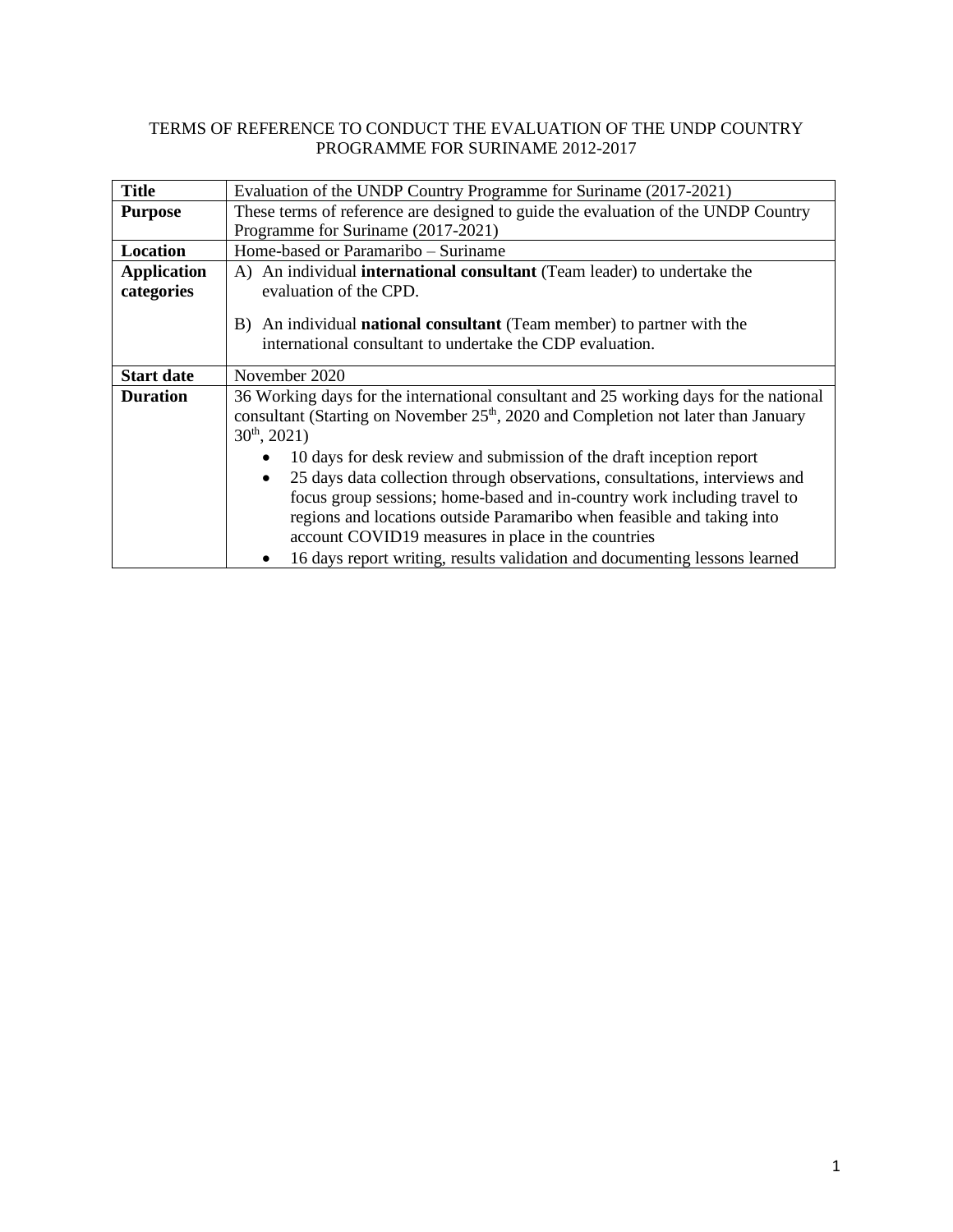### **A. INTRODUCTION**

UNDP's corporate policy is to evaluate its development cooperation with the host government regularly to assess whether and how UNDP-funded interventions contribute to the achievement of agreed outputs, outcomes, i.e. changes in the development situation, and ultimately impact on people's lives. Evaluating the country programme, therefore, involves ascertaining whether and how UNDP has assisted in improving human development conditions for individuals, institutions, and systems. The evaluation also helps to clarify underlying factors affecting development, identify unintended consequences (positive and negative), generate lessons learned, and recommend actions to improve performance in future programming.

The 2017-2021 Country Programme Document for Suriname (CPD 2017-2021) describes UNDP as a strategic partner, responding to critical national challenges expressed in the National Development Plan (NDP), consistent with the United Nations Multi-country Sustainable Development Framework (UNMSDF) and the UNDP Strategic Plan, 2014-2017. The MSDF was formulated jointly in 2015 by the United Nations system and the Governments of the Caribbean subregion.

Currently, as of November 2020, the UN System is embarking on a Common Country Assessment (CCA) process to determine the development conditions of the country in view of the 2021-2025 UNMSDF preparation in collaboration with the Government of Suriname. This is also an opportune moment for UNDP to commission an independent evaluation of its CPD 2017-2021 and seize the opportunity for a holistic evaluation and assessment of UNDP's support and contributions to Suriname's development in light of the Decade of Action and Suriname's commitment to the SDGs.

From the national perspective, 2020 is an important year to steer strategic thinking around the future development priorities of the country as the country has just installed a new government for five years following a successful democratic election process in May 2020. A new mid-term (5 years) development plan, the national development plan 2021-2026, will soon be prepared by the new government.

The CPD evaluation, in tandem with the CCA process, will identify lessons learned and inform the design of UNDP's continued support to Suriname as a high middle income and a small island developing state (SIDS) country. A particular focus will be on the extent to which the UNDP's support addressed issues of sustainable human development, inclusive growth and equality; democratic governance, and civic engagement; environmental management and mitigation of the effects of Climate Change, and how its support can be strengthened or improved. This evaluation will present also forward-looking recommendations and emerging opportunities to shape the design of the next CPD.

These Terms of Reference are designed to guide the evaluation of the 2017-2021 UNDP CPD for Suriname.

# **B. BACKGROUND AND CONTEXT**

Suriname is classified as a middle-income country, with a gross national income-per-capita of US\$ 5,540<sup>1</sup> (2019) (was US\$9,950 (2014)). It has a Human Development Index value of 0.724(2018); ranking 98 out of 189<sup>2</sup> countries. Between 2005 and 2018, Suriname's HDI value increased from 0.676 to 0.724, an increase of 7.0 %. The gross domestic product (GDP) has doubled since 2006, growing from \$2.6 billion to \$5.2 billion in 2014, averaging a significant 4 per cent yearly increase. Growth has been fueled by high commodity prices for gold, lumber, oil, and bauxite, as well as higher remittances. However recent downturns in commodity prices have created fiscal and monetary pressures.

The dependence of Suriname on commodities (gold, crude oil, and aluminium, the latter until 2016) can be seen by the increasing proportions of these commodities in exports and revenue as a percent of GDP and

<sup>1</sup> https://www.statista.com/statistics/1070048/gross-national-income-per-capita-suriname/

<sup>&</sup>lt;sup>2</sup> Suriname - Human Development Reports – UNDP hdr.undp.org  $\rightarrow$  themes  $\rightarrow$  hdr theme  $\rightarrow$  country-notes  $\rightarrow$  SUR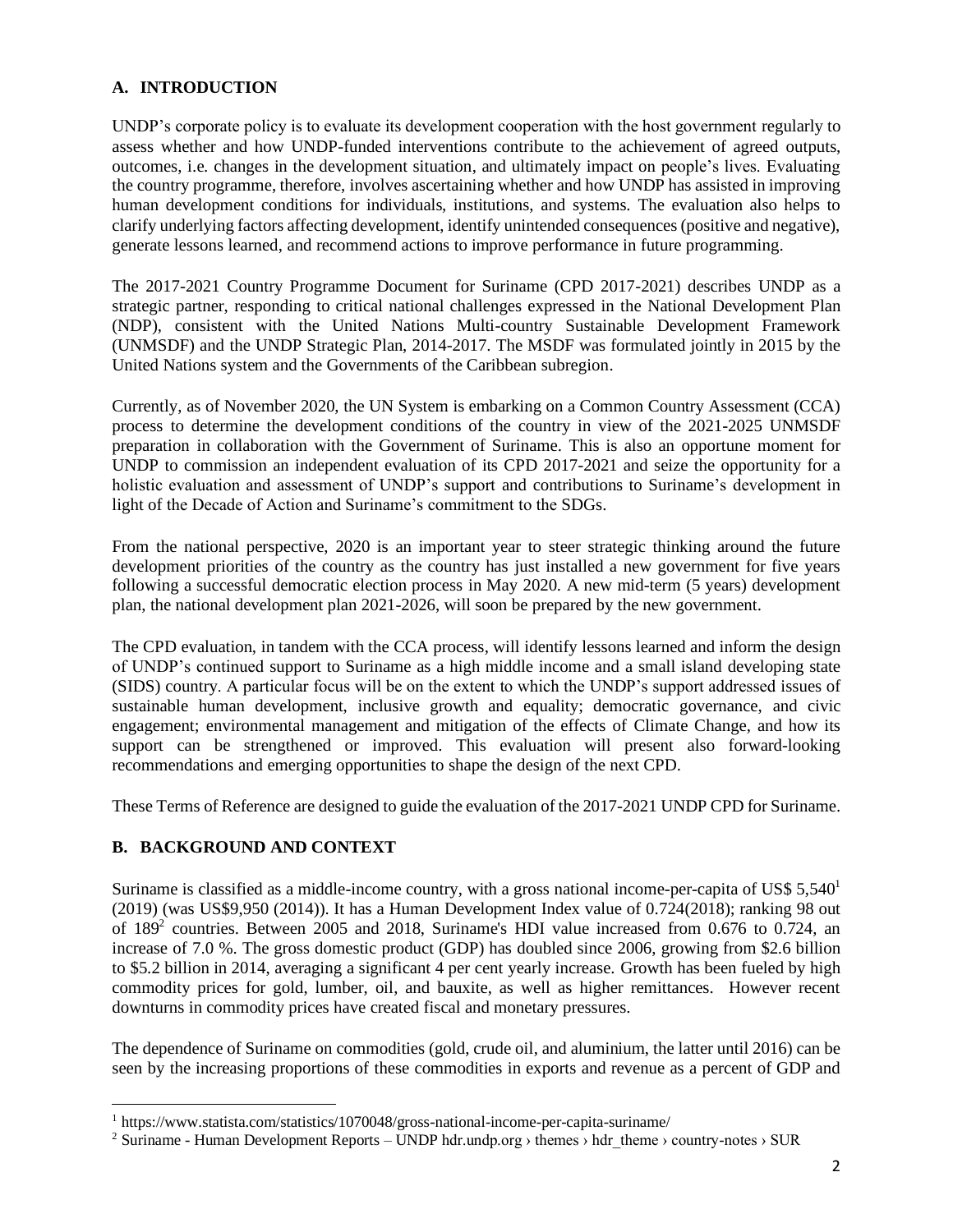the collinearity between commodities prices and economic growth. Suriname dependence on commodities has increased over time. In 2016 they represented 79% of total exports and 8% of government revenue. By 2018 their importance had increased to 86% of exports and 36% of revenue, mainly reflecting two new gold mine production coming online. The country's average growth rate for the period 2001-2014 had been 4.4 %, the second-highest in the Caribbean. However, Suriname recorded the largest economic decline in real GDP (-5.1 %) in the Caribbean in 2016. The economic growth returned, although at a reduced rate, averaging 1.9 % between 2017 and 2019, mostly led by gold production which increased by over 40 % in 2017, due to two new gold mines starting production and eventually increasing commodity prices

Today it is gold that matters. However, oil dependence is expected to increase with a recent offshore oil discovery. In January 2020 the Apache Corporation and Total announced a significant oil discovery at the offshore Maka Central-1 well, estimated at 300 million barrels of oil and 1.4 trillion cubic feet of gas<sup>3</sup>. It will take approximately eighteen months for the companies to decide whether the oil will be commercially extracted, and then it will take approximately three years before the oil goes into production. The Stateowned oil company has a 20 % share and will have to put up about US\$ 800 million to US\$ 1 billion if it wants to participate in the production<sup>4</sup>. This find significantly increases the known reserves of Suriname.

The CPD for Suriname (2017-2021) recognized that despite the discovery of the oil the country still faced major development challenges typical of low-income economies: widespread poverty and widening inequality along with significant regional disparities and gender inequity; low educational achievement and limited health coverage; and high aid dependence and weak institutions

In regard to environmental and natural resource management, Suriname as part of its national REDD+ strategy has identified a number of policies and measures (PAMs) to improve current policy, institutional and monitoring frameworks for Sustainable Forest Management, including more inclusive Forest Governance. Key institutional actors in the mining sector are functioning with limited resources, including the recently created Environmental Planning and Information Office (EPIO) of the National Institute for Environment and Development (NIMOS) . The EPIO is responsible for environmental planning in the sense of spatial mapping and zoning, the maintenance of databases and information, and for the development of the National Environmental Action Plan. However, since its creation through a GEF-supported project in 2016, the EPIO is still understaffed (1 professional), with limited operational means for attending to matters in the interior.

Other key institutions involved in the mining sector are undergoing a reform process including the Geological and Mining Services (GMD) of the Ministry of Natural Resources which is undergoing a process of upgrading and will be merged with the Bauxite Institute and the Presidential Commission to Regulate the Gold Mining Sector (OGS), to become a fully autonomous Mining Institute (MINAS). Despite this ongoing reform, all stakeholders suffer from **a lack of sufficient qualified human resources**, including the lack of equipment and hands-on training skills, which limits the government's capacity to assess, monitor and address the negative effects of gold mining practices, and to monitor the state of licensed and illegal mining. According to the Intergovernmental Gold Forum (IGF) Mining Policy Framework Assessment, which was completed in 2017, the lack of resources and qualified personnel to administer the tax system, handle transfer and pricing issues and conduct audits, is exacerbated by the inability of the government to retain senior staff with relevant institutional knowledge.

<sup>3</sup> Estimates from Wood Mackenzie consulting group: https://oilnow.gy/featured/suriname-discovery-contains-300 million-barrels-of-oil-over-1-trillion-cubic-feet-of-gas-woodmac/

<sup>4</sup> The State-owned oil company is in the process of raising about US\$1 billion (26 % of GDP) to support its 2020- 2027 investment program. The first bond issue of US\$150 million was made in the first quarter of 2020.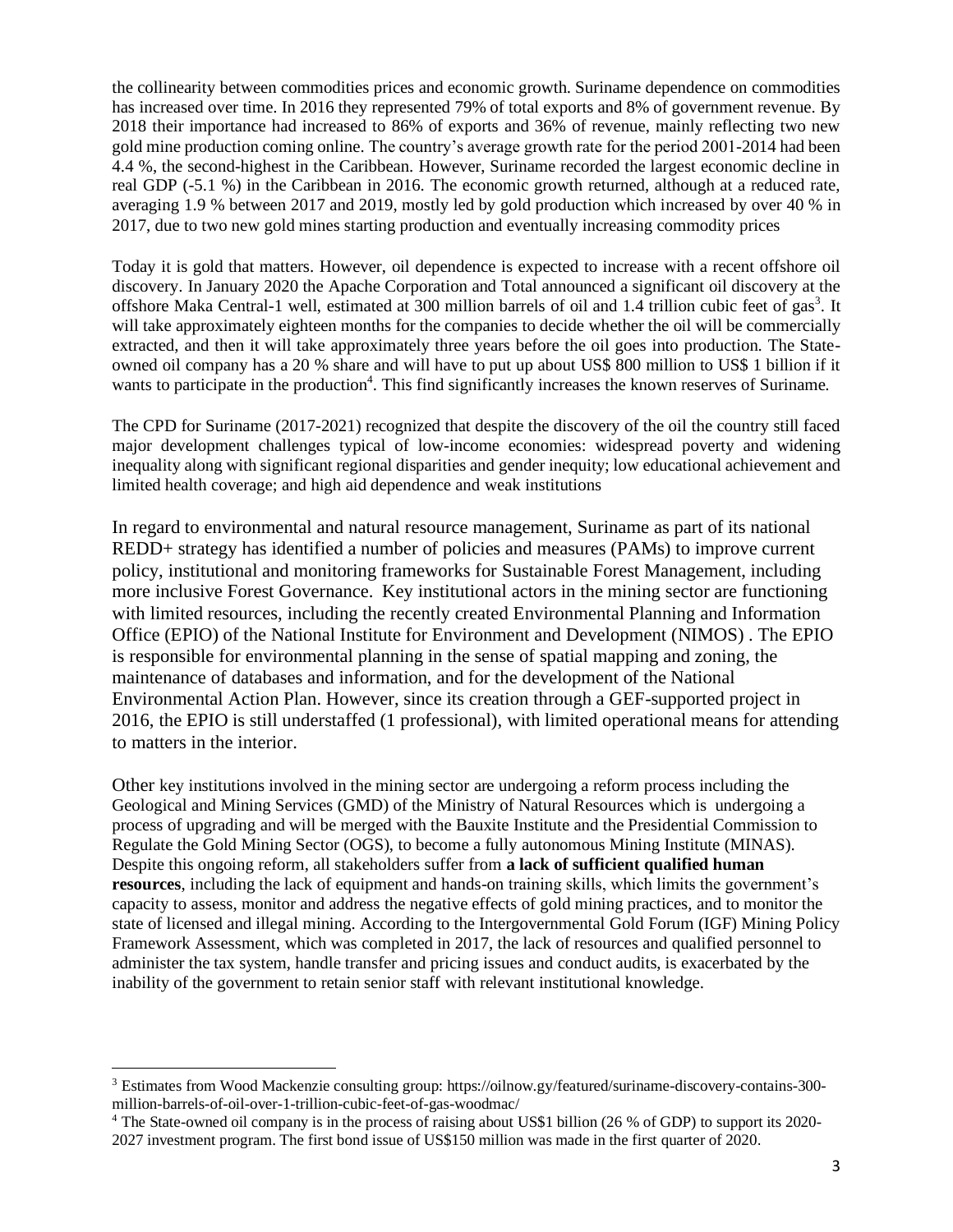In a small middle-income country like Suriname, UNDP expected to have a greater impact by programming in areas that establishes networks across the Sustainable Development Goals agenda. UNDP remained connected with the international and donor community and is considered to be a primary partner for effective programming in Suriname.

# **C. EVALUATION PURPOSE, SCOPE AND OBJECTIVES**

The evaluation should generate relevant and useful information to support evidence-based decision making.

Purpose: This evaluation has been designed with dual purposes: 1) to allow national counterparts and UNDP meet their accountability objectives, and 2) to capture good practices and lessons learned.

Scope: This evaluation covers the period 2017-2020 of the CPD implementation. It should be conducted between November 2020 and January 2021, to provide strategic direction and inputs to the preparation of the next UNDP CPD and the next UNMSDF, both scheduled to prepared in the 1st quarter of 2021.

The CPD for Suriname (2017-2021) focused on three broad areas of work: (a) democratic governance; (b) social development; and (c) environment and natural resource management, with gender equality integrated as a cross-cutting element. These are mainly aligned with outcomes 2 (open and participatory governance) and 1 (inclusive, sustainable development) of the UNDP Strategic Plan and correspond directly to Sustainable Development Goals 1, 5, 8, 9, 10, 11, 13, and 16.

# *Strategic Positioning, Concept, and Design*

The Evaluation will assess the relevance of the CPD and UNDP's overall intervention, including an assessment of the appropriateness of the its design, including objectives, planned outputs, activities, and inputs The evaluation will also look at factors (both positive and negative) that have affected the implementation of the programme.

# *Monitoring, Evaluation and Risk Management*

A further focus of the evaluation will be on the extent to which adequate monitoring was undertaken throughout the period and the extent to which evaluation systems were adequate to capture significant developments and inform responsive management. The evaluation will assess how lessons learned have been captured and operationalized throughout the period under investigation.

# **D. EVALUATION CRITERIA AND KEY QUESTIONS**

Specifically, the evaluation shall examine the following criteria as catalogued in the table below.

| <b>Relevance</b>     | To what extent has the CPD been aligned with the national development needs and<br>$\bullet$<br>priorities?              |  |  |  |  |
|----------------------|--------------------------------------------------------------------------------------------------------------------------|--|--|--|--|
|                      | How well has the design of the CPD addressed the needs of the most vulnerable<br>groups in Suriname?                     |  |  |  |  |
|                      | To what extent has UNDP's selected method of implementation been appropriate<br>$\bullet$<br>to the development context? |  |  |  |  |
|                      | To what extent have UN reforms influenced the relevance of UNDP support to the<br>$\bullet$                              |  |  |  |  |
|                      | Government of Suriname?                                                                                                  |  |  |  |  |
| <b>Effectiveness</b> | To what extent has the UNDP programme accomplished its outputs?<br>$\bullet$                                             |  |  |  |  |
|                      | To what extent is the programme on track to achieve its intended outcomes?                                               |  |  |  |  |
|                      | What are the main contributions to development for which UNDP is recognized in                                           |  |  |  |  |
|                      | the Country?                                                                                                             |  |  |  |  |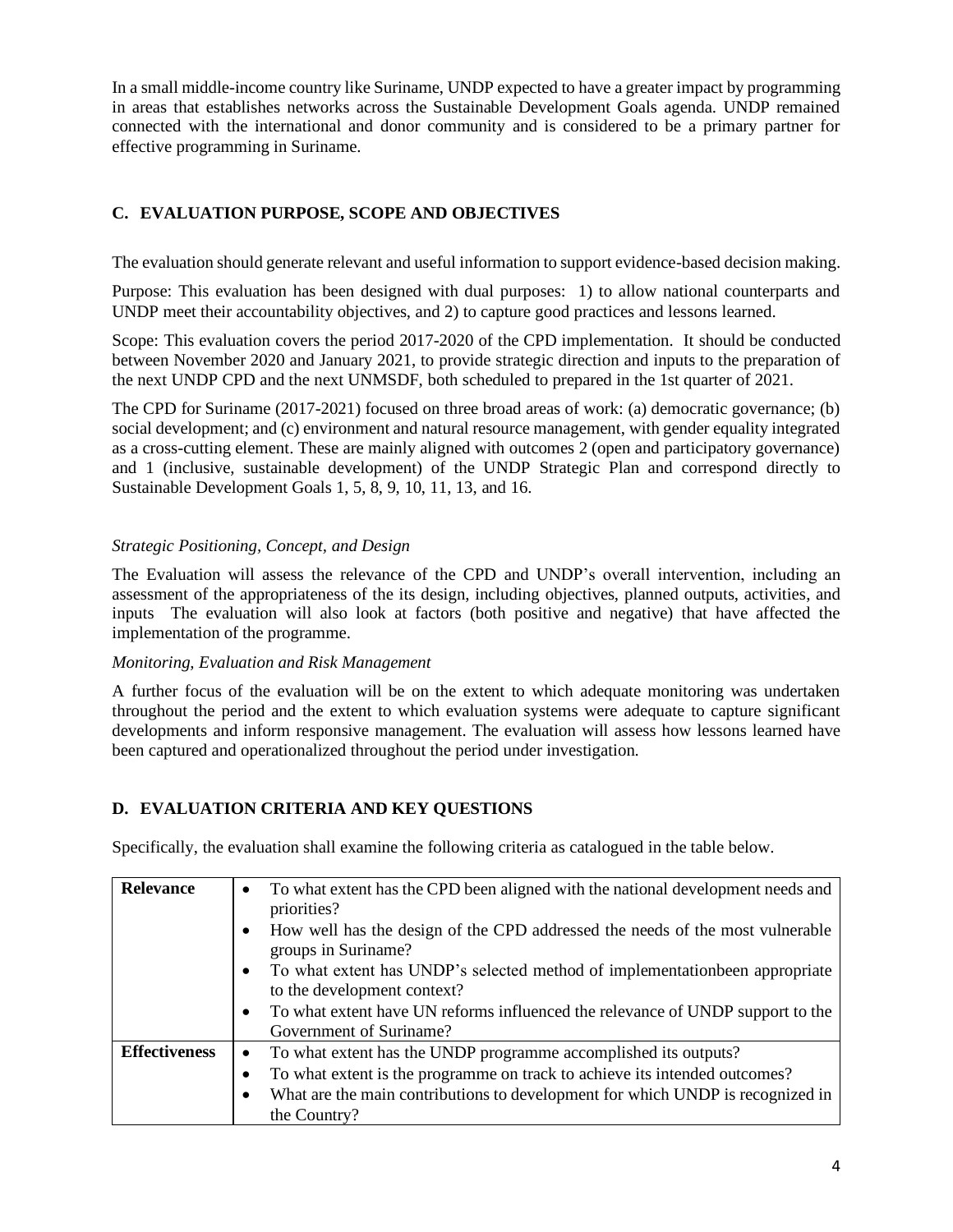|                   | What are the unexpected outcomes or consequences it yielded? What are their<br>$\bullet$<br>implications?                                                                                                                                                                                  |  |  |  |  |  |  |
|-------------------|--------------------------------------------------------------------------------------------------------------------------------------------------------------------------------------------------------------------------------------------------------------------------------------------|--|--|--|--|--|--|
|                   | To what extent has UNDP been effective in supporting local initiatives for SDG                                                                                                                                                                                                             |  |  |  |  |  |  |
|                   | $\bullet$<br>fulfillment? Considered in aggregate, are these local initiatives producing<br>nationally significant results?<br>Has UNDP been effective in advocating best practices and desired goals?<br>$\bullet$<br>What evidence is there that UNDP support has contributed towards an |  |  |  |  |  |  |
|                   |                                                                                                                                                                                                                                                                                            |  |  |  |  |  |  |
|                   |                                                                                                                                                                                                                                                                                            |  |  |  |  |  |  |
|                   |                                                                                                                                                                                                                                                                                            |  |  |  |  |  |  |
|                   | $\bullet$                                                                                                                                                                                                                                                                                  |  |  |  |  |  |  |
|                   | improvement in a national government capacity, including institutional                                                                                                                                                                                                                     |  |  |  |  |  |  |
|                   | strengthening?                                                                                                                                                                                                                                                                             |  |  |  |  |  |  |
|                   | What contributing factors and impediments enhance or impede UNDP<br>$\bullet$                                                                                                                                                                                                              |  |  |  |  |  |  |
|                   | performance?                                                                                                                                                                                                                                                                               |  |  |  |  |  |  |
|                   | Has UNDP been influential in national debates on democratic governance; social<br>$\bullet$                                                                                                                                                                                                |  |  |  |  |  |  |
|                   | development; and environment and natural resource management? Has it                                                                                                                                                                                                                       |  |  |  |  |  |  |
|                   | contributed to national priorities?<br>Taking into account the technical capacity and institutional arrangements of the<br>$\bullet$                                                                                                                                                       |  |  |  |  |  |  |
|                   |                                                                                                                                                                                                                                                                                            |  |  |  |  |  |  |
|                   | UNDP country office, is UNDP well suited in providing technical assistance in                                                                                                                                                                                                              |  |  |  |  |  |  |
|                   | democratic governancein Suriname?                                                                                                                                                                                                                                                          |  |  |  |  |  |  |
|                   | Is UNDP well suited in providing technical assistance in social development in<br>$\bullet$                                                                                                                                                                                                |  |  |  |  |  |  |
|                   | Suriname?                                                                                                                                                                                                                                                                                  |  |  |  |  |  |  |
|                   | Is UNDP well suited in providing technical assistance in natural resource<br>$\bullet$                                                                                                                                                                                                     |  |  |  |  |  |  |
|                   | management, in Suriname?                                                                                                                                                                                                                                                                   |  |  |  |  |  |  |
|                   | Is UNDP perceived by stakeholders as a strong advocate for improving<br>$\bullet$                                                                                                                                                                                                          |  |  |  |  |  |  |
|                   | democratic governance; social development; and environment and natural                                                                                                                                                                                                                     |  |  |  |  |  |  |
|                   | resource management in Suriname?                                                                                                                                                                                                                                                           |  |  |  |  |  |  |
|                   | How effective has UNDP been in partnering with development partners in<br>$\bullet$                                                                                                                                                                                                        |  |  |  |  |  |  |
|                   | democratic governance; social development; and environment and natural                                                                                                                                                                                                                     |  |  |  |  |  |  |
|                   | resource management in Suriname?                                                                                                                                                                                                                                                           |  |  |  |  |  |  |
|                   | How effective has UNDP been in partnering with civil society, in democratic<br>$\bullet$                                                                                                                                                                                                   |  |  |  |  |  |  |
|                   | governance; social development; and environment and natural resource                                                                                                                                                                                                                       |  |  |  |  |  |  |
|                   | management in Suriname?                                                                                                                                                                                                                                                                    |  |  |  |  |  |  |
|                   | How effective has UNDP been in partnering with the private sector in democratic<br>$\bullet$                                                                                                                                                                                               |  |  |  |  |  |  |
|                   | governance; social development; and environment and natural resource                                                                                                                                                                                                                       |  |  |  |  |  |  |
|                   | management in Suriname?                                                                                                                                                                                                                                                                    |  |  |  |  |  |  |
|                   | Has UNDP utilized innovative techniques and best practices in its programming in                                                                                                                                                                                                           |  |  |  |  |  |  |
|                   | these areas?                                                                                                                                                                                                                                                                               |  |  |  |  |  |  |
| <b>Efficiency</b> | To what extent have the programme or project outputs been efficient and cost-<br>$\bullet$                                                                                                                                                                                                 |  |  |  |  |  |  |
|                   | effective?                                                                                                                                                                                                                                                                                 |  |  |  |  |  |  |
|                   | Has there been an economical use of resources? What could be done to ensure<br>$\bullet$                                                                                                                                                                                                   |  |  |  |  |  |  |
|                   | more efficient use of resources in the country context? What are the main                                                                                                                                                                                                                  |  |  |  |  |  |  |
|                   | administrative constraints/strengths?                                                                                                                                                                                                                                                      |  |  |  |  |  |  |
|                   | Are the monitoring and evaluation systems that UNDP has in place helping to<br>$\bullet$                                                                                                                                                                                                   |  |  |  |  |  |  |
|                   | ensure that programmes are managed efficiently and effectively?<br>Has UNDP been efficient in building synergies and leveraging with other                                                                                                                                                 |  |  |  |  |  |  |
|                   | $\bullet$<br>programmes and stakeholders in Suriname?                                                                                                                                                                                                                                      |  |  |  |  |  |  |
| Sustainability    |                                                                                                                                                                                                                                                                                            |  |  |  |  |  |  |
|                   | What is the likelihood that democratic governance, initiatives which UNDP has<br>$\bullet$<br>supported are sustainable?                                                                                                                                                                   |  |  |  |  |  |  |
|                   | What is the likelihood that social development initiatives which UNDP has<br>$\bullet$                                                                                                                                                                                                     |  |  |  |  |  |  |
|                   | supported are sustainable?                                                                                                                                                                                                                                                                 |  |  |  |  |  |  |
|                   | What is the likelihood that environment and natural resource management<br>٠                                                                                                                                                                                                               |  |  |  |  |  |  |
|                   | initiatives which UNDP has supported are sustainable?                                                                                                                                                                                                                                      |  |  |  |  |  |  |
|                   | What mechanisms have been set in place by UNDP to support the government of<br>$\bullet$                                                                                                                                                                                                   |  |  |  |  |  |  |
|                   | Suriname to sustain improvements and gains in these areas?                                                                                                                                                                                                                                 |  |  |  |  |  |  |
|                   |                                                                                                                                                                                                                                                                                            |  |  |  |  |  |  |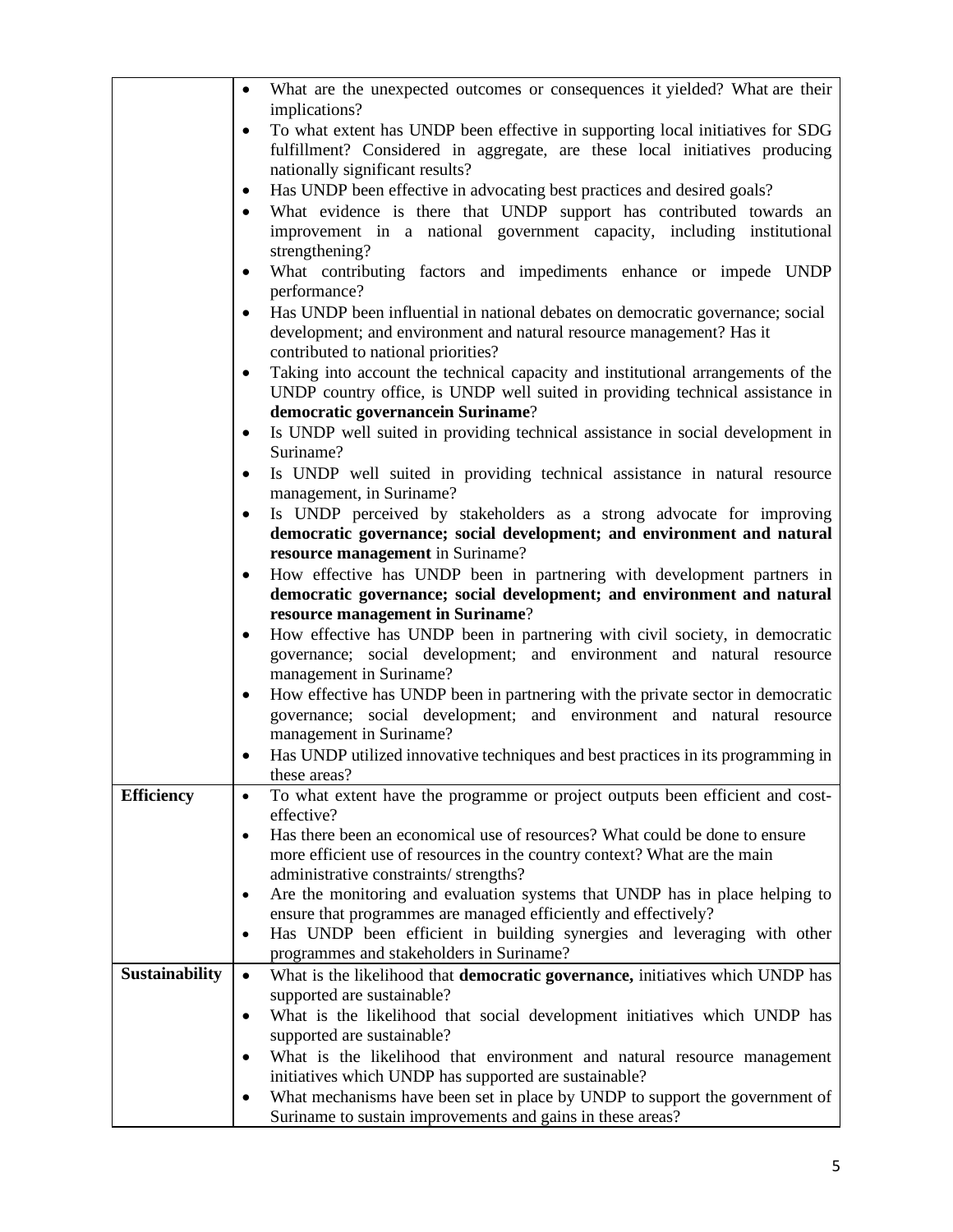|                                         | How should the portfolio of activities be enhanced to support central authorities,<br>$\bullet$<br>local communities, and civil society in improving service delivery over the long<br>term?                                                                                                                                                                                                                                                                                                                                                                                                                                                                                                                                   |
|-----------------------------------------|--------------------------------------------------------------------------------------------------------------------------------------------------------------------------------------------------------------------------------------------------------------------------------------------------------------------------------------------------------------------------------------------------------------------------------------------------------------------------------------------------------------------------------------------------------------------------------------------------------------------------------------------------------------------------------------------------------------------------------|
| <b>Coherence</b><br>and<br>partnerships | To what extent are UNDP's engagements a reflection of key strategic<br>٠<br>considerations, in the development context of Suriname in relation to its<br>comparative advantage vis-a-vis other partners?<br>What changes should be made in the current set of partnerships with national<br>٠<br>institutions, CSOs, UN Agencies, private sector, and other development partners<br>in Suriname, to promote long term sustainability and durability of results?<br>To what extent has UNDP planned its work to promote coherence and<br>$\bullet$<br>complementarity with other United Nations partners and stakeholders?<br>To what extent did UNDP develop partnerships that advanced the identified<br>development results? |

The evaluation should include an assessment of the extent to which the CPD design, implementation, and monitoring have considered the following cross cutting issue:

# **Gender Equality**

- To what extent has gender been addressed in the design, implementation, and monitoring, and reporting?
- Is gender marker data assigned to projects representative of reality (focus should be placed on gender marker 2 and 3 projects)?
- To what extent has UNDP supported **democratic governance; social development; and environment and natural resource management** initiatives promoted positive changes in gender equality?
- Have there been any unintended effects?

# **Human Rights**

- To what extent have indigenous and tribal peoples, women and other disadvantaged and marginalized groups benefitted from UNDP's work?
- What barriers can be identified as to the inclusion of vulnerable groups in UNDP's work and what can be done to improve inclusion of these groups?

Based on the above analysis, the evaluators will provide overarching conclusions on the achievement of the 2017-2021 CPD, as well as identify key development priorities that shall inform the focus of the new CPD. The evaluation is additionally expected to offer wider lessons for UNDP support in Suriname.

# **E. METHODOLOGY AND APPROACHES**

Overall guidance on evaluation methodology can be found in the *UNDP Handbook on Monitoring and Evaluating for Results* and the *UNDP Guidelines for Outcome Evaluators* (http://web.undp.org/evaluation/guideline/section-2.shtml).

The evaluation is being conducted in accordance with the UNDP's Strategic Plan, and UNDP's Evaluation Policy which sets out a number of guiding principles, norms and criteria for evaluation in the organization.

Amongst the norms that the Policy seeks to uphold, the most important are that the evaluation exercise should be independent, impartial and of appropriate quality, but also that it should be intentional and designed with utility in mind.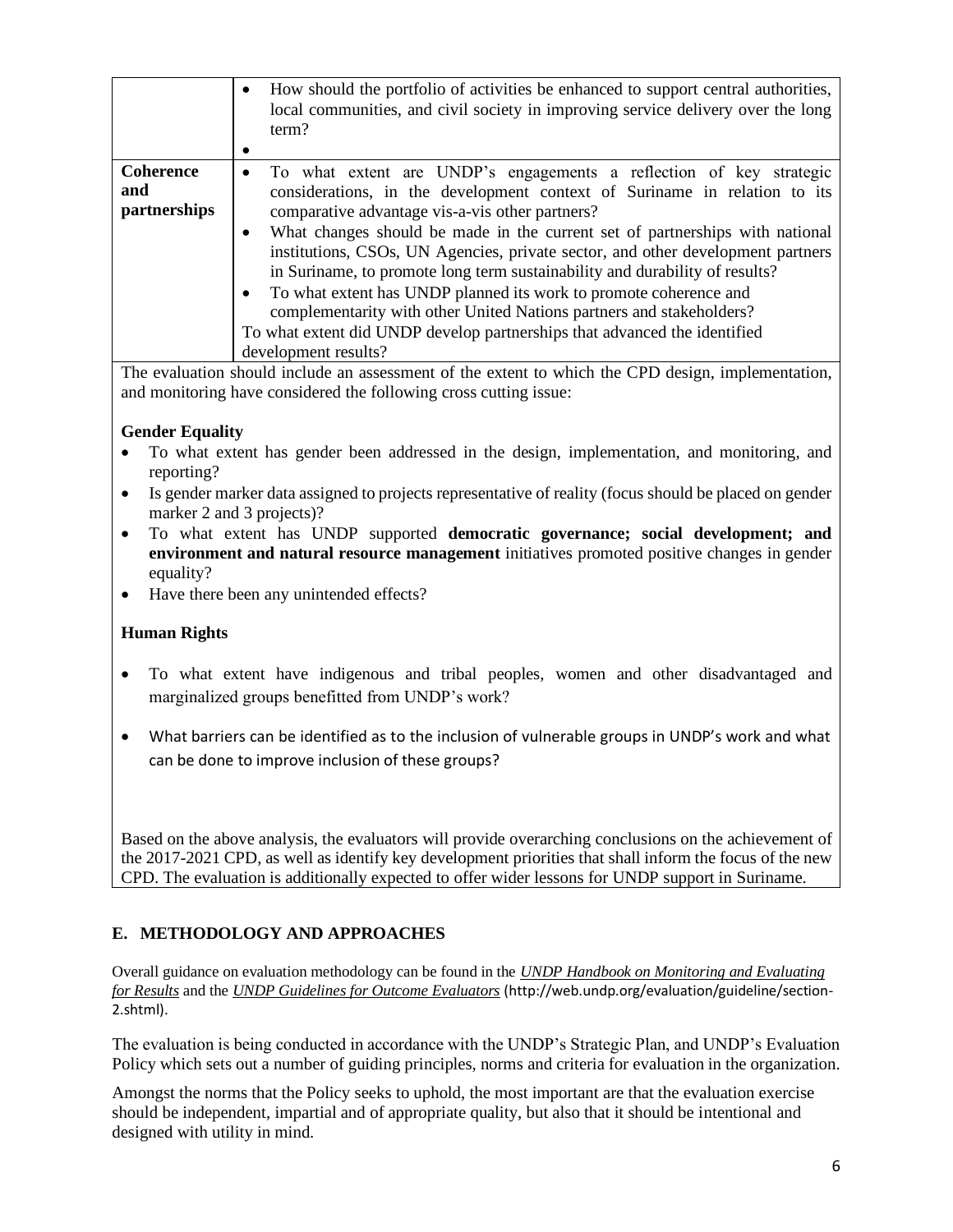The evaluation team will engage a wide array of stakeholders and beneficiaries, including national and local government officials, donors, civil society organizations, academics and subject experts, private sector representatives, and community members.

The following steps in data collection are anticipated:

### *Desk Review*

A desk review should be carried out of the key strategies and documents underpinning the work of UNDP in Suriname in support of **democratic governance; social development; and environment and natural resource management**. This includes reviewing the UNMSDF and Country Implementation Plans (CIPs), and CPD annual work plans, monitoring and evaluation documents, etc, to be provided by the UNDP country office.

The evaluators are expected to review pertinent strategies, national plans, and reports, developed by the Government of Suriname, that are relevant to UNDP's support.

### *Field Data Collection*

Following the desk review, the evaluators will build on the documented evidence through an agreed set of field and interview methodologies, including:

- Interviews with key partners and stakeholders
- Field visits to project sites and partner institutions
- Survey questionnaires where appropriate
- Participatory observation, focus groups, and appraisal sessions

The evaluation is expected to take a "theory of change'' (TOC) approach to determining causal links between the interventions that UNDP has supported, and observed progress in **democratic governance; social development; and environment and natural resource management** initiatives at national and local levels in Suriname. The evaluation team will develop a logic model of how UNDP interventions in these areas are expected to lead to improved national development.

Evidence obtained and used to assess the results of UNDP support should be triangulated from a variety of sources, including verifiable data on indicator achievement, existing reports, evaluations, and technical papers, stakeholder interviews, focus groups, surveys, and site visits.

In place of the travel restrictions due to COVID19 and accessibility due to the language gap, these interventions could be conducted by the national consultant taking into account COVID19 measures and protocols enforced in the country.

# **F. DELIVERABLES**

The following reports and deliverables are required for the evaluation:

- Inception report
- Draft CDP Evaluation Report
- Presentation at the validation workshop with key stakeholders, (partners and beneficiaries)
- Final CPD Evaluation report and a separate Lesson learned report extracted from the full report.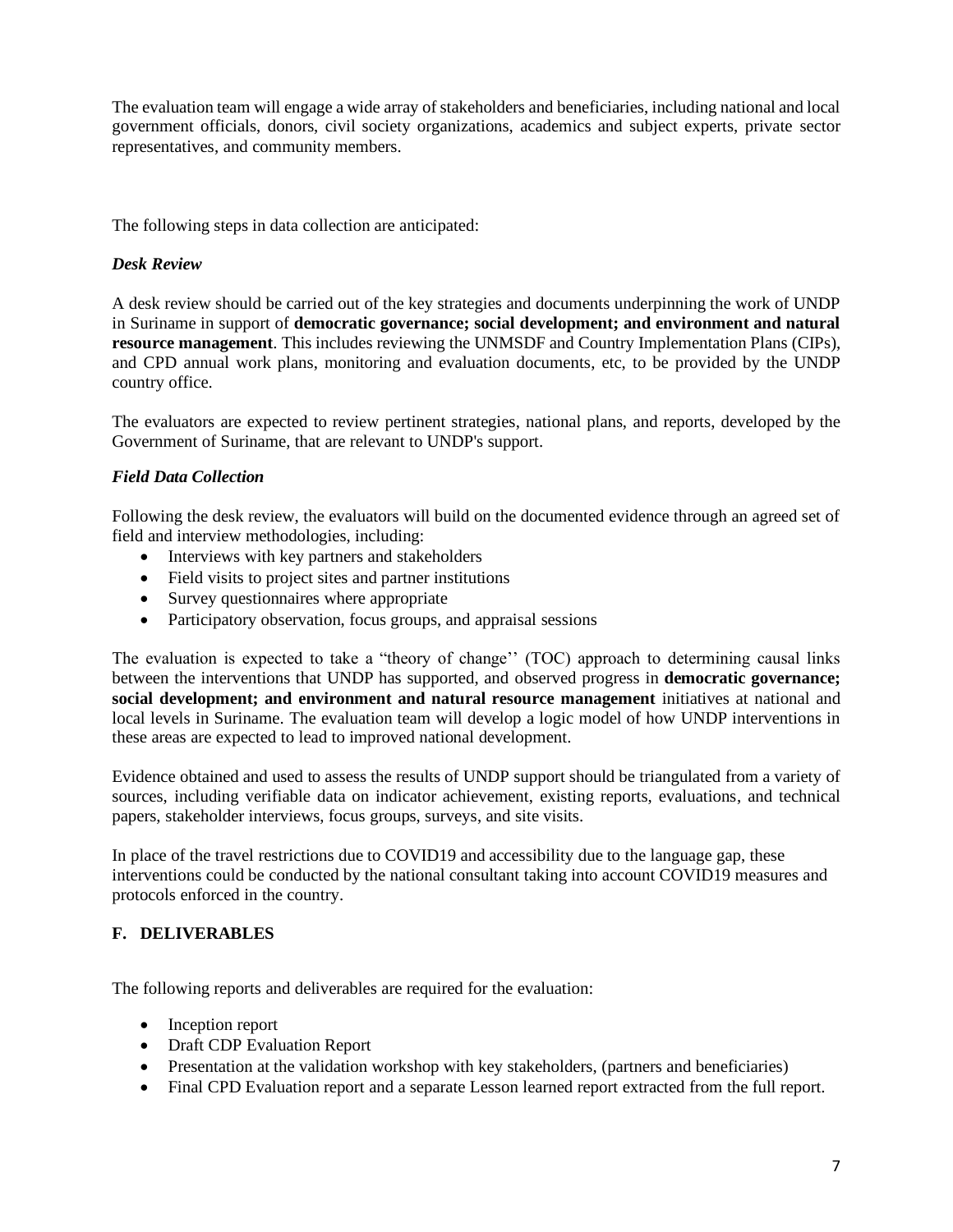Reports are expected to be presented in English language while the presentation at the validation workshop should be facilitated in Dutch to address the language gaps of the stakeholders.

Ten working days following the contract signing, the evaluation team leader will produce an **inception report** containing the proposed theory of change and outcomes of the CPD evaluation guided by the analysis from the desk review. The inception report should include an evaluation matrix presenting the evaluation questions, data sources and data collection tools, as well as methods to be used for analysis. The inception report should detail the specific timing for evaluation activities and deliverables and propose specific site visits and stakeholders to be interviewed. Protocols for different stakeholders should be developed taking into consideration the impediments caused by COVID19. The inception report will be discussed and agreed upon with the UNDP country office before the evaluators proceed with interviews and or site visits. The evaluator will also propose a rating scale so that performance rating will be carried out for the five evaluation criteria: relevance, coherence, effectiveness, efficiency, and sustainability, as well as for the integration of cross-cutting issues such as gender equality.

The **draft evaluation report** will be shared with stakeholders and presented in a validation workshop, that the UNDP country office will organise. Feedback received from these sessions should be taken into account when preparing the final report. The evaluators will produce an 'audit trail' indicating whether and how each comment received was addressed in revisions to the **final report**.

The suggested table of contents of the evaluation report is as follows:

- I. Title
- II. Table of Contents
- III. List of Acronyms and Abbreviations
- IV. Executive Summary
- V. Introduction
- VI. Description of the programme
- VII. Evaluation Scope and Objectives
- VIII. Evaluation Approach and Data Collection Methods and Analysis
	- IX. Evaluation Findings
	- X. Conclusions
	- XI. Recommendations
- XII. Lessons Learned
- XIII. Annexes

# **G. EVALUATION TEAM COMPOSITION AND REQUIRED COMPETENCIES**

The CPD evaluation will be undertaken by a team of two evaluators. One evaluator will be the Team Leader, and the second will be a nationally-based consultant. Both international and national consultants can be considered for the position of Team Leader.

Required Qualifications of the Team Leader

- Minimum Master's degree in economics, public administration, regional development/planning, or any other social sciences related to economic management and pro-poor development;
- Extensive knowledge and experience in evaluation, and evidence of similar evaluations conducted. Previous experience on UNDP output/outcome/impact/CPD/UNMSDF evaluations is welcome.
- Strong working knowledge of UNDP and its mandate, the civil society and working with government authorities;
- Experience in applying SMART (Specific; Measurable; Achievable; Relevant; Time-bound) indicators and reconstructing or validating baseline scenarios;
- Extensive professional experience in the area of development, including gender equality and social policies;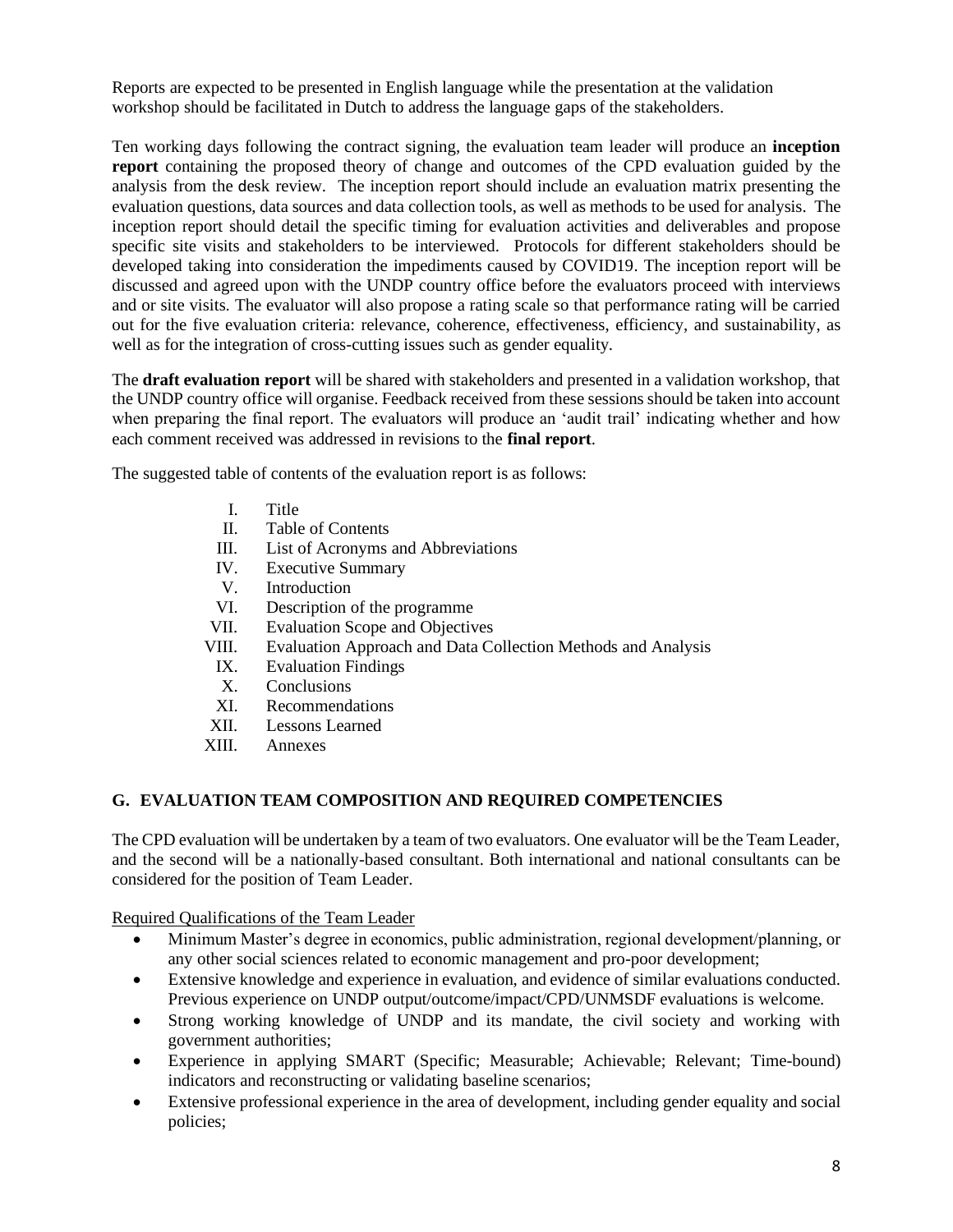- Strong reporting and communication skills; excellent communication skills with various partners including donors;
- Knowledge on mainstreaming Gender in projects and programmes; and,
- Fluent in English (speak and write)

The **Team Leader** will have overall responsibility for the quality and timely submission of the final evaluation report. The team leader will perform the following tasks:

- Lead and manage the evaluation;
- Design the detailed evaluation scope and methodology and approach;
- Ensure efficient division of tasks between the mission members;
- Conduct the CPD evaluation in accordance with the proposed objective and scope of the evaluation and UNDP evaluation guidelines;
- Draft and present the Inception Report, the Draft and Final evaluation report;
- Finalize the evaluation report and submit it to UNDP

### Required qualification of the Evaluator (National Consultant)

- Be a Surinamese citizen with extensive experience working in the development field of Suriname during the last 10 years
- Minimum Master's degree in social sciences or related field
- Experience in at least 3 similar evaluation process and techniques
- Have strong communication skills
- Have good experience working with UN agencies will be an added advantage
- Have excellent reading and writing skills in English and Dutch
- Have a strong understanding of the development context in Suriname and preferably understanding the democratic governance; social development; and environment and natural resource management within the Surinamese context.

The evaluator will, *inter alia*, perform the following tasks:

- Review documents;
- Participate in the design of the evaluation methodology;
- Conduct the evaluation in accordance with the proposed objectives and scope of the evaluation;
- Draft related parts of the evaluation report as agreed with the Evaluation Team Leader; and
- Assist the Team Leader in finalizing the draft and final evaluation report.

# **H. EVALUATION ETHICS**

The evaluation must be carried out in accordance with the principles outlined in the UNEG 'Ethical Guidelines for Evaluation' and sign the Ethical Code of Conduct for UNDP Evaluations. In particular, evaluators must be free and clear of perceived conflicts of interest. To this end, interested consultants will not be considered if they were directly and substantively involved, as an employee or consultant, in the formulation of UNDP strategies and programming relating to the CPD under evaluation. The code of conduct and an agreement form to be signed by each consultant are included in Annex 4.

# **I. IMPLEMENATION ARRANGEMENTS**

The UNDP Suriname country office will select the evaluation team and will be responsible for the management of the evaluators. UNDP will designate a focal point for the evaluation and any additional staff to assist in facilitating the process (e.g., providing relevant documentation, arranging visits/interviews with key informants, etc.). The Country Office will take responsibility for the approval of the final evaluation report. The Deputy Resident Representative will arrange introductory meetings within UNDP and Unit Heads to establish initial contacts with government partners and project staff. The consultants will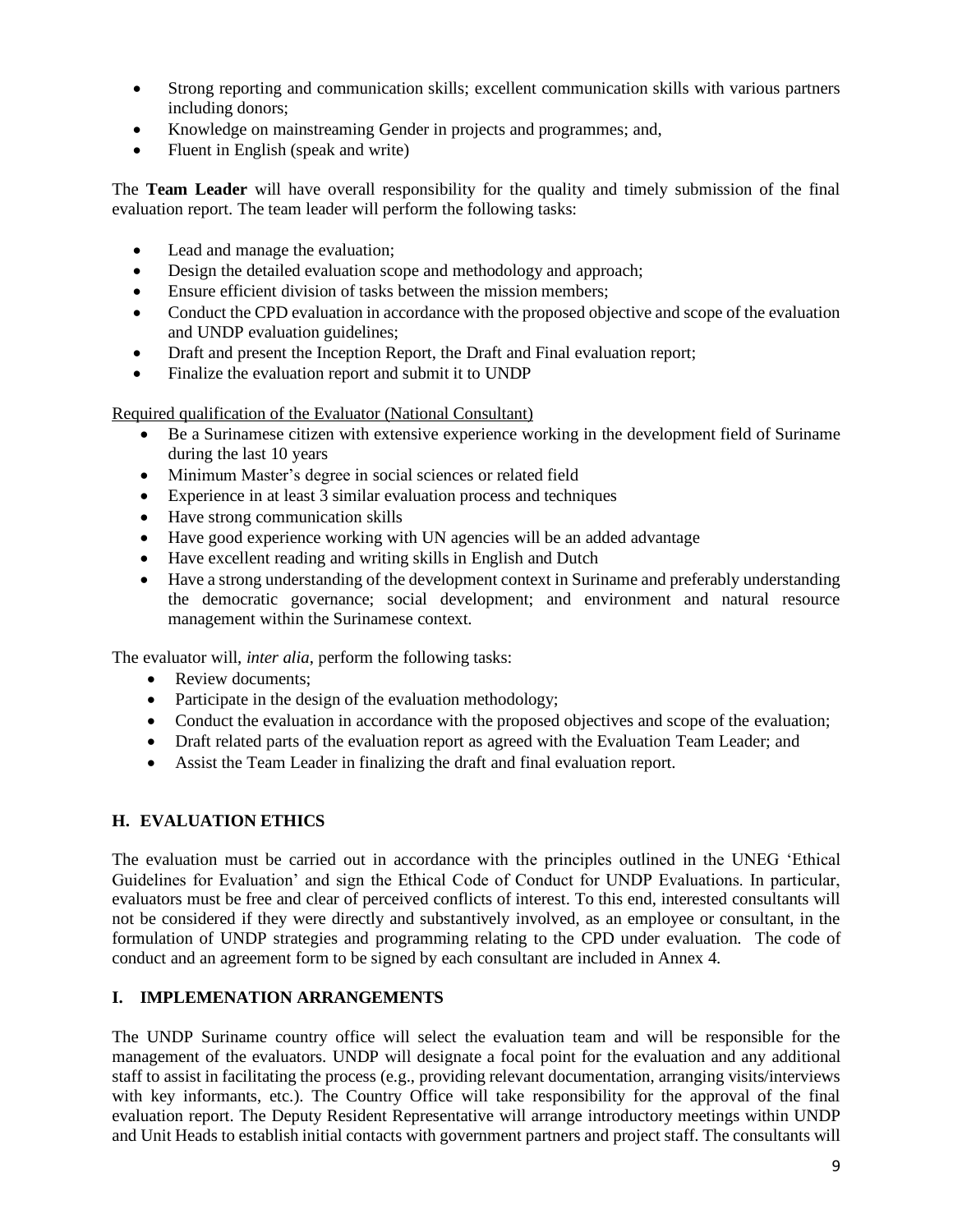take responsibility for setting up meetings and conducting the evaluation, subject to advanced approval of the methodology submitted in the inception report. The UNDP country office will develop a management response to the evaluation within two weeks of report finalization.

The Deputy Resident Representative will convene an Advisory Panel comprising of technical experts to enhance the quality of the evaluation. This Panel will review the inception report and the draft evaluation report to provide detailed comments related to the quality of methodology, evidence collected, analysis, and reporting. The Panel will also advise on the conformity of evaluation processes to the UNEG standards. The evaluation team is required to address all comments of the Panel completely and comprehensively. The Evaluation Team Leader will provide a detailed rationale to the advisory panel for any comment that remains unaddressed.

While the Country Office will provide some logistical support during the evaluation, for instance assisting in setting interviews with senior government officials, it will be the responsibility of the evaluators to logistically and financially arrange their travel to and from relevant project sites and to arrange most interviews. Planned travels and associated costs will be included in the financial proposal and agreed with the Country Office, taking into account the COVID19 related restrictions and measures.

| <b>Activity</b>                                                                                | <b>Responsible party</b>                   | <b>Timeframe</b><br>/Deadline (# Workdays) |
|------------------------------------------------------------------------------------------------|--------------------------------------------|--------------------------------------------|
| Desk review, evaluation design and<br>workplan (Inception report)                              | <b>Evaluation team</b>                     | 5 days                                     |
| Field visits, interviews with<br>partners, and key stakeholders<br>(virtual due to COVID-19)   | <b>Evaluation</b> team                     | 20 days                                    |
| Drafting of the evaluation and<br>lesson learned reports                                       | <b>Evaluation</b> team                     | 5 days                                     |
| Debriefing with UNDP                                                                           | Evaluation team                            | 1/2day                                     |
| Debriefing with partners                                                                       | Partners and the<br><b>Evaluation team</b> | 1/2day                                     |
| Finalization of the evaluation<br>reports (incorporating comments<br>received on first drafts) | <b>Evaluation</b> team                     | 5 days                                     |
| <b>Total No. of Working Days</b>                                                               |                                            | 36                                         |

# **J. TIME FRAME FOR THE EVALUATION PROCESS**

# **I. FEE**

The consultants will be recruited and paid in accordance with UN conditions and procedures. The below structure may apply

- 20% upon submission and acceptance of an inception report, indicating preparations made and how the assignment is going to be executed.
- 40% on submission and acceptance of the Draft Final Report.
- 40% on submission and acceptance of the Final Report.

# **J. CONSULTANT SELECTION PROCESS**

The proposals will be evaluated based on the merit of the proposed approach, including the following;

• Technical approach as illustrated in the description of the proposed methodology and timeline. (40%)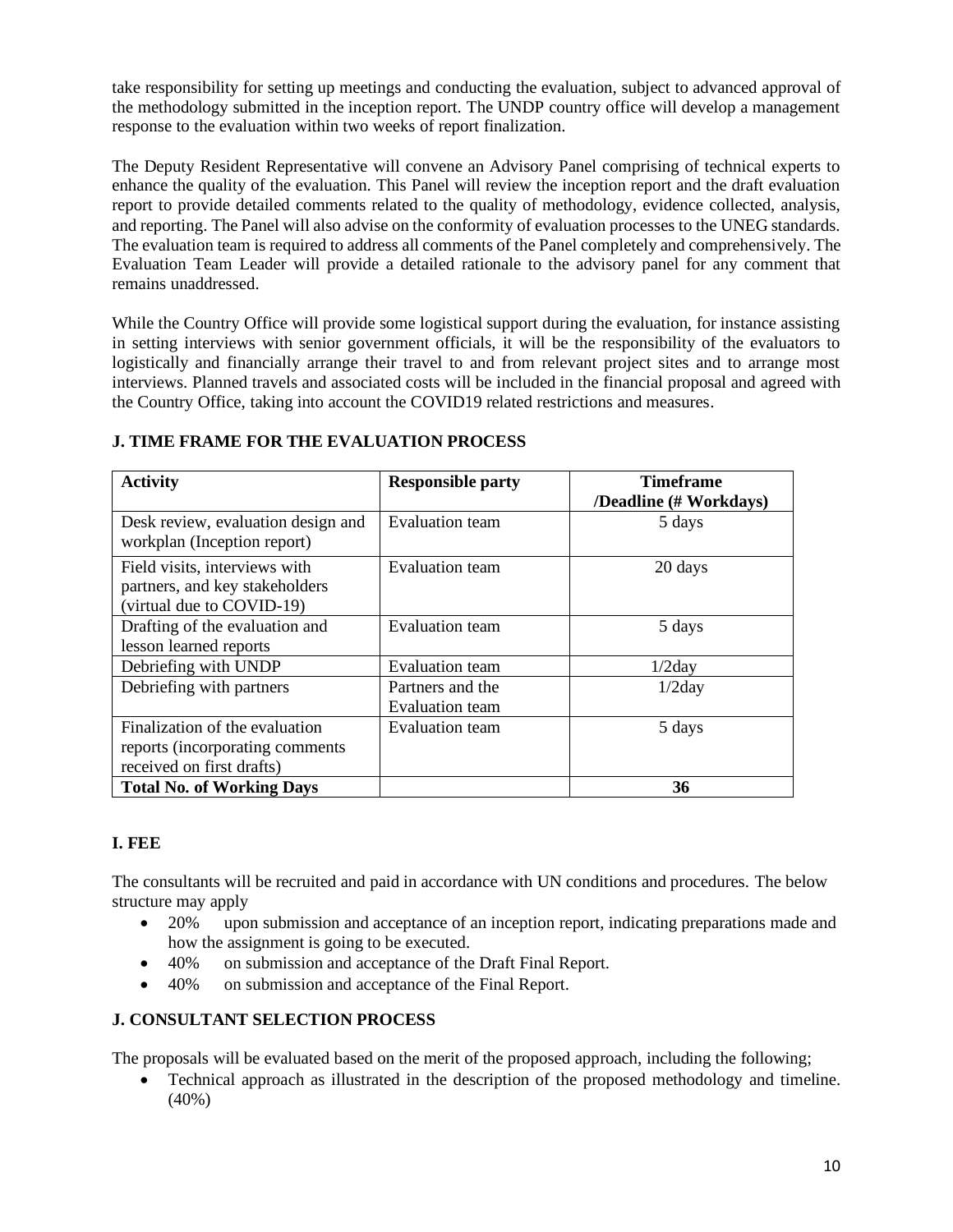- Evidence of experience of the consultant in conducting evaluations as detailed in the CV with associated contact details of references.(30%)
- Financial proposal (30%)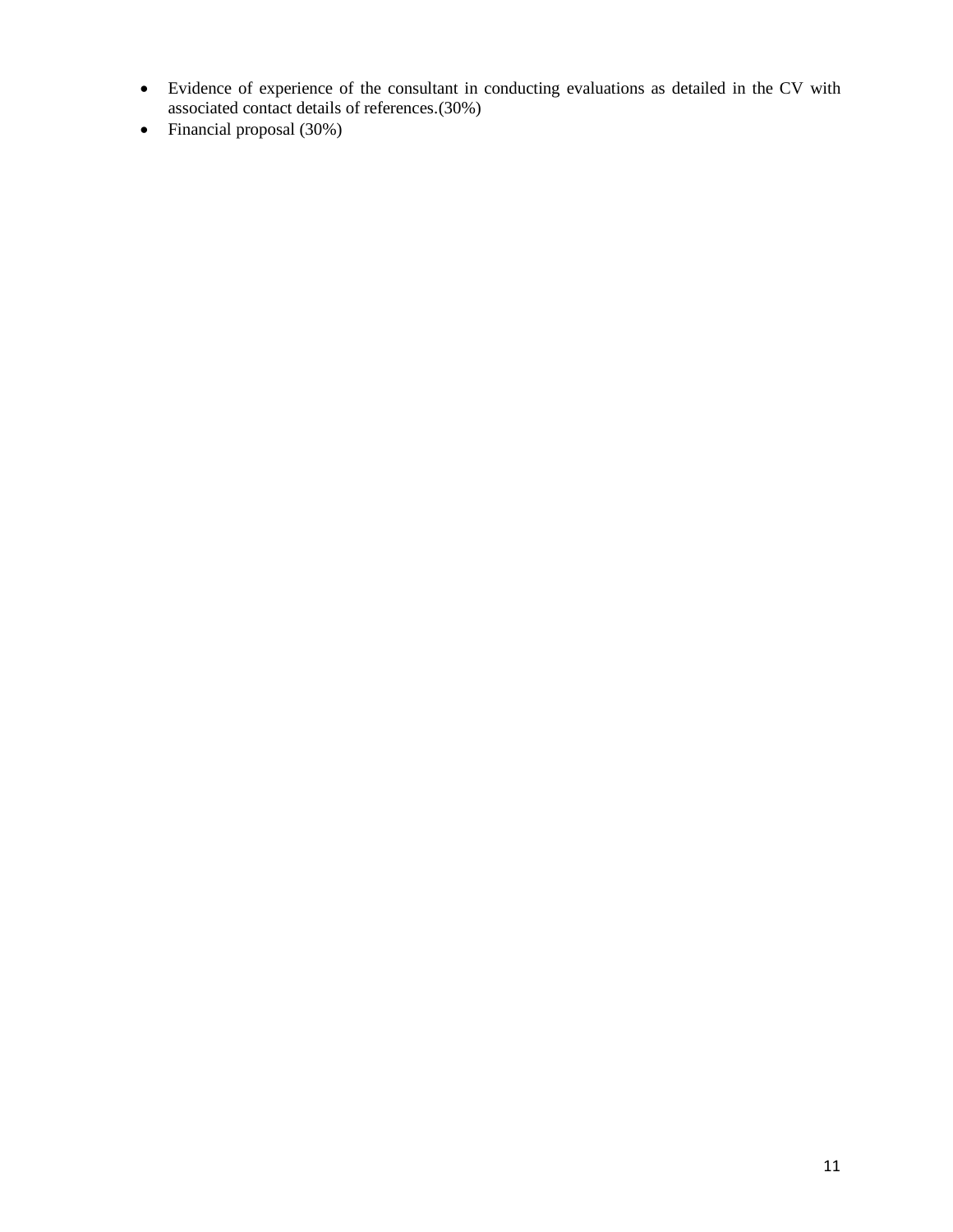### **Annex 1: Summarized CPD Results Framework**

### **Democratic governance**

**NATIONAL PRIORITY OR GOAL:** In its National Development Plan, the Government is committed to implementing clear and transparent policies for restructuring the public sector, implementing good governance, and mainstreaming gender policies.

Sustainable Development Goals 5, 16

### **UNITED NATIONS MULTI-COUNTRY SUSTAINABLE DEVELOPMENT FRAMEWORK**

**(UNMSDF)** Outcome: Capacities of public policy and rule of law institutions and civil society organizations strengthened. and Just Caribbean)

**Related UNDP Strategic Plan Outcome: 2.** Citizen expectations for voice, development, the rule of law, and accountable met by stronger systems of democratic governance**.** 

**Social development**

**NATIONAL PRIORITY OR GOAL:** National Development Plan 2012-2016 Chapter V Welfare and Chapter V.4.2 Social Security and Welfare Sustainable Development Goals 1, 8, 10

**UNMSDF Outcome:** Access to equitable social protection systems, quality services, and sustainable economic opportunities improved, (An Inclusive, Equitable, and Prosperous Caribbean).

**Related Strategic Plan Outcome: 7.** Development debates and actions at all levels prioritize poverty, in consistent with our engagement principles**.** 

**Environment and natural resource management**

**NATIONAL PRIORITY OR GOAL:** Suriname, through a climate compatible development approach, will have put in place advanced capacities, policies, institutional frameworks, engaged and active citizens for adaptive and agile production systems that can respond to increasing socio-economic, environmental and climatic challenges (INDC 2015).

Sustainable Development Goals 11, 13, 14, 15

**UNMSDF Outcome:** Inclusive and sustainable solutions adopted for the conservation, restoration, and use of ecosystems and natural resources. (A Sustainable and Resilient Caribbean)

**Related Strategic Plan Outcome:** 1. Growth and development are inclusive and sustainable, incorporating productive capacities that create employment and livelihoods for the poor and excluded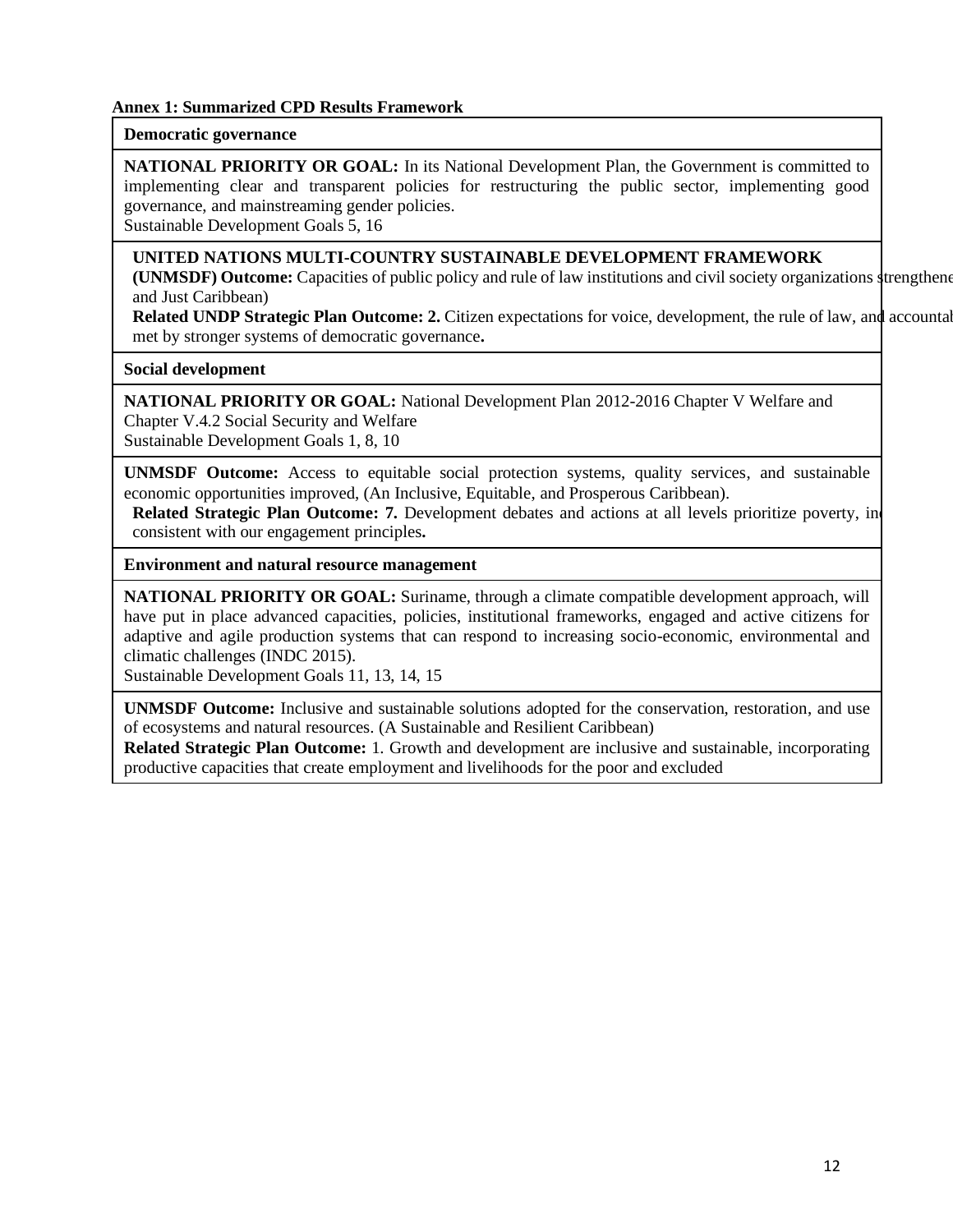# **Annex 2:Reference Materials**

The evaluators should study the following documents:

- 1. UNDP Handbook on Monitoring and Evaluating for Results<br>2. UNDP Guidelines for Outcome Evaluators
- 2. UNDP Guidelines for Outcome Evaluators<br>3. UNDP Results-Based Management: Techni
- 3. UNDP Results-Based Management: Technical Note
- 4. Country Programme Document (CPD) (2017-2021)
- 5. UNMSDF
- 6. Project Documents and relevant reports

7. Other documents and materials related to the outcome to be evaluated (from the government,

donors, etc.)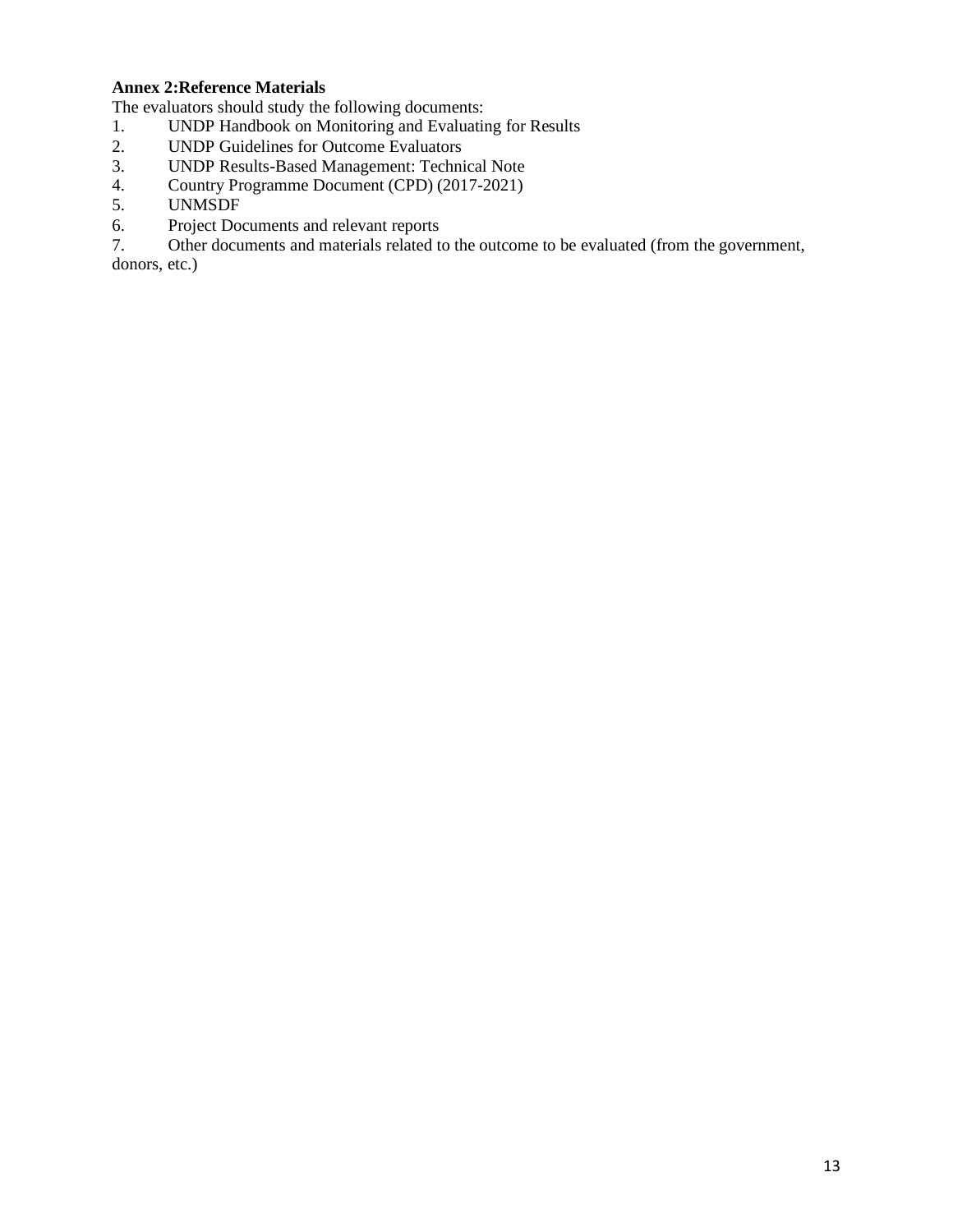### **Annex 3: Inception Report Template**

**Background and context—**illustrate understanding of the project, outcome, or programme to be evaluated.

**Evaluation objective, purpose and scope**—Theory of Change (TOC) and aclear statement of the objectives of the evaluation and the main aspects or elements of the initiative to be examined.

**Evaluation criteria and questions**—The criteria and questions which the evaluation will use to assess performance and rationale. The stakeholders to be met and interview questions should be included and agreed as well as a proposed schedule for field visits.

**Evaluability analysis—**illustrate the evaluability based on formal (clear outputs, indicators, baselines, data) and substantive (identification of problem addressed, theory of change, results framework) as well as the implication for the proposed methodology.

**Cross-cutting issues—**provide a detail of how cross-cutting issues will be evaluated, considered, and analyzed throughout the evaluation. The description should specify how methods for data collection and analysis will integrate gender considerations, ensure that data collected is disaggregated by sex and other relevant categories and employ a diverse range of data sources and processes to ensure inclusion of diverse stakeholders, including the most vulnerable where appropriate.

**Evaluation approach and methodology**—A description of data collection methods and data sources to be employed, including the rationale for their selection (how they will inform the evaluation) and their limitations; data collection tools, instruments and protocols and discussion of reliability and validity for the evaluation; and the sampling plan.

**Evaluation matrix**— The evaluation matrix is a tool to map, reference, planning and conducting the evaluation. It also serves as a useful tool for summarizing and visually presenting the evaluation design and methodology for discussions with stakeholders. It details evaluation questions that the evaluation will answer, data sources, data collection, analysis tools or methods appropriate for each data source, and the standard or measure by which each question will be evaluated (see Table A).

| Table A. Sample evaluation matrix         |                                |                                      |                        |                                     |                                                  |                                               |
|-------------------------------------------|--------------------------------|--------------------------------------|------------------------|-------------------------------------|--------------------------------------------------|-----------------------------------------------|
| <b>Relevant</b><br>evaluation<br>criteria | <b>Key</b><br><b>Questions</b> | <b>Specific</b><br>Sub-<br>questions | Data<br><b>Sources</b> | Data<br>collection<br>methods/tools | Indicators/<br><b>Success</b><br><b>Standard</b> | <b>Methods</b><br>for Data<br><b>Analysis</b> |
|                                           |                                |                                      |                        |                                     |                                                  |                                               |
|                                           |                                |                                      |                        |                                     |                                                  |                                               |

**Revised schedule of key milestones**, deliverables and responsibilities including the evaluation phases (data collection, data analysis and reporting).

**Detailed resource requirements** tied to evaluation activities and deliverables detailed in the workplan, which can include specific assistance required from UNDP such as providing arrangements for visiting particular field offices or sites.

**Outline of the draft/final report—**as detailed in the guidelines and ensuring quality and usability. The agreed report outline should meet the quality goals outline din these guidelines and also meet the quality assessment requirements.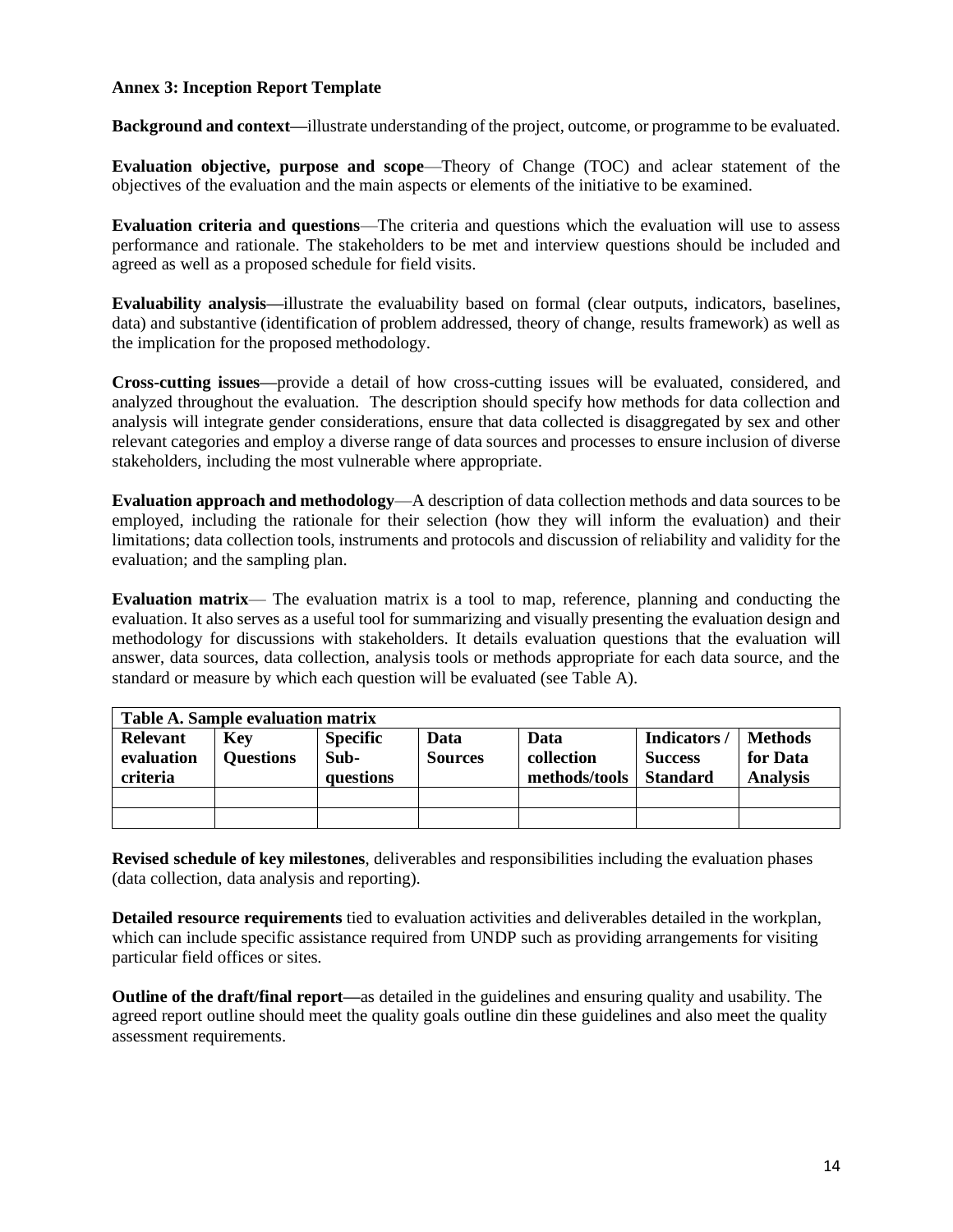### **Annex 4: Code of Conduct for Evaluation in the United Nations System**

- 1. The conduct of evaluators in the UN system should be beyond reproach at all times. Any deficiency in their professional conduct may undermine the integrity of the evaluation, and more broadly evaluation in the UN or the UN itself, and raise doubts about the quality and validity of their evaluation work.
- 2. The UNEG Code of Conduct applies to all evaluation staff and consultants in the UN system. The principles behind the Code of Conduct are fully consistent with the Standards of Conduct for the International Civil Service by which all UN staff are bound. UN staff are also subject to any UNEG member-specific staff rules and procedures for the procurement of services.
- 3. The provisions of the UNEG Code of Conduct apply to all stages of the evaluation process from the conception to the completion of an evaluation and the release and use of the evaluation results.
- 4. To promote trust and confidence in evaluation in the UN, all UN staff engaged in evaluation and evaluation consultants working for the United Nations system are required to commit themselves in writing to the Code of Conduct for Evaluation, specifically to the following obligations:

#### **Independence**

5. Evaluators shall ensure that independence of judgement is maintained and that evaluation findings and recommendations are independently presented.

#### **Impartiality**

6. Evaluators shall operate in an impartial and unbiased manner and give a balanced presentation of the strengths and weaknesses of the policy, program, project, or organizational unit being evaluated.

#### **Conflict of Interest**

7. Evaluators are required to disclose in writing any past experience, of themselves or their immediate family, which may give rise to a potential conflict of interest, and to deal honestly in resolving any conflict of interest which may arise. Before undertaking evaluation work within the UN system, each evaluator will complete a declaration of interest form.

#### **Honesty and Integrity**

8. Evaluators shall show honesty and integrity in their own behavior, negotiating honestly the evaluation costs, tasks, limitations, scope of results likely to be obtained, while accurately presenting their procedures, data and findings and highlighting any limitations or uncertainties of interpretation within the evaluation.

#### **Competence**

9. Evaluators shall accurately represent their level of skills and knowledge and work only within the limits of their professional training and abilities in evaluation, declining assignments for which they do not have the skills and experience to complete successfully.

#### **Accountability**

10. Evaluators are accountable for the completion of the agreed evaluation deliverables within the timeframe and budget agreed, while operating in a cost effective manner.

### **Obligations to participants**

11. Evaluators shall respect and protect the rights and welfare of human subjects and communities, in accordance with the UN Universal Declaration of Human Rights and other human rights conventions. Evaluators shall respect differences in culture, local customs, religious beliefs and practices, personal interaction, gender roles, disability, age and ethnicity, while using evaluation instruments appropriate to the cultural setting. Evaluators shall ensure prospective participants are treated as autonomous agents, free to choose whether to participate in the evaluation, while ensuring that the relatively